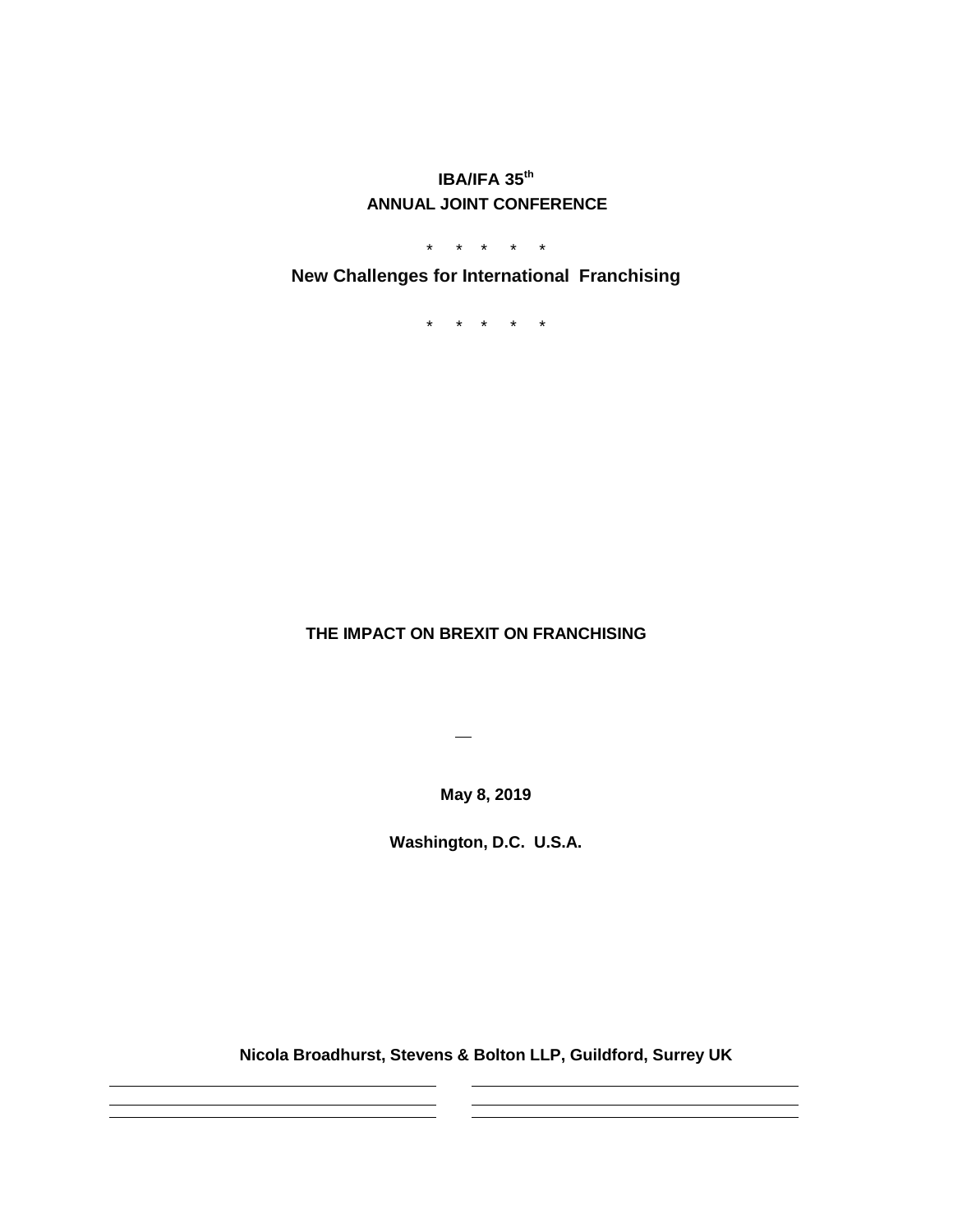#### **THE IMPACT OF BREXIT ON FRANCHISNG**

#### **1. Background**

On June 23rd 2016, 51.9% of eligible UK population voted for the UK to leave the European Union (EU). The withdrawal process is governed by Article 50 of the Treaty on European Union<sup>1</sup>. Under Article 50, when a member notifies the [European Council](https://en.wikipedia.org/wiki/European_Council) of its intention to withdraw, the EU is required to "negotiate and conclude an agreement with the leaving member State, setting out the arrangements for its withdrawal, taking account of the framework for its future relationship with the [European] Union"<sup>2</sup>. The negotiation period is limited to two years unless extended, after which the treaties cease to apply and the leaving State ceases to be a member of the EU.

Article 50 was invoked by notice served by the UK Government on March  $29<sup>th</sup> 2017$  thereby commencing the withdrawal process commonly known as Brexit. From the very outset, the process was fraught with difficulty, with the UK Government's right to invoke Article 50, without an authorising Act of Parliament being challenged through the Courts. On 24<sup>th</sup> January 2017, the Supreme Court unanimously ruled against the UK Government in the Miller case<sup>3</sup> holding that the withdrawal process could not be initiated without an authorising Act of Parliament and, rejecting the Scottish Government's claim in respect of devolution. Consequently, the European Union (Notification of Withdrawal) Act 2017 was passed in March 2017<sup>4</sup> empowering the UK Government to invoke Article 50.

Therefore, the negotiation period for the conditions on the UK's exit from the EU was due to expire and, the UK would cease to be a member of the EU at 11pm on 29<sup>th</sup> March 2019. However, following a rejection by the UK Parliament of the Government's proposed agreement on withdrawal conditions on 14<sup>th</sup> March 2019, this period was extended by two weeks, to give the UK Parliament time to reconsider its rejection. The UK was now due to leave the EU at the end of 12 April 2019 (24:00 Central European summer time; 23:00 British summer time) however, a further 'flexible' extension has been granted until 31 October 2019 following talks at the European Council meeting on 10 April. Since that date, there remains a failure to reach a consensus on the terms for withdrawal in the UK Parliament and all parties continue to work on contingency measures to seek to mitigate some of the biggest risks associated with a no-deal Brexit.

In an effort to maintain status quo in the interim, the European Union (Withdrawal) Act  $2018<sup>5</sup>$  was passed by the UK Parliament on June 26<sup>th</sup> 2018 allowing for the repeal of the European Communities Act 1972 and restating in UK law all enactments previously in force under EU law. In addition the Government's Department for Exiting the European Union has issued various technical notices and guidance on certain key areas which may be affected by Brexit, outlining its approach and, how such areas may be affected by a "no deal" Brexit<sup>6</sup> but these are limited in scope and often lack legal certainty.

As at the date of this paper, the outcome is still not known and, remains potentially any of the following:

• no withdrawal:

l

- a managed withdrawal based on some form of withdrawal agreement; or
- withdrawal without agreement with the EU, often referred to as a "hard Brexit".

The impact on franchised businesses depends on which outcome materialises. If there is a deal then in most cases there will be no immediate change to laws. There will be a significant reorientation from the EU to the UK in areas such as; funding and UK enforcement of certain laws that were previously enforced

<sup>&</sup>lt;sup>1</sup> Article 50 of the Treaty on the Functioning of the European Union

 $2$  Article 218 (3) of the Treaty on the Functioning of the European Union.

<sup>3</sup> R (Miller) v Secretary of State for Exiting the European Union [2017] UKSC 5

<sup>4</sup> http://www.legislation.gov.uk/ukpga/2017/9/contents/enacted

<sup>5</sup> http://www.legislation.gov.uk/ukpga/2018/16/contents/enacted

<sup>6</sup> https://www.gov.uk/government/organisations/department-for-exiting-the-european-union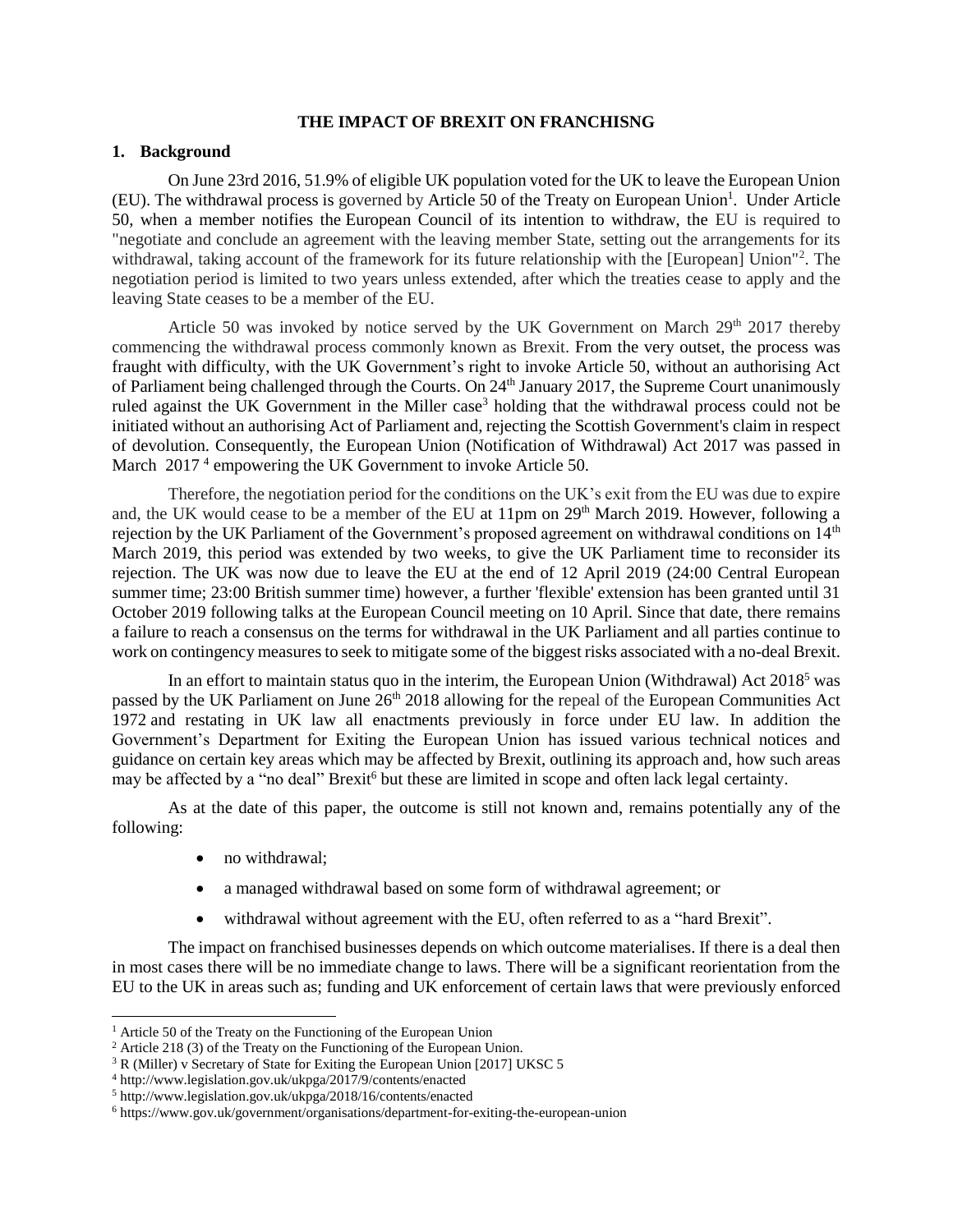by the EU (e.g. state aid and sanctions) and, the UK will have far less input into EU lawmaking. However if there is no deal and the UK exits the EU without any agreement with the EU in place, a far more pressing set of circumstances arises.

This paper considers what this means in a number of the key legal areas that are relevant to franchised systems of ways. The impact is clearly more significant for those franchise systems, which have a cross border element to their business, whether it is through the supply chain, international expansion or recruitment. Here some form of Brexit planning is prudent to help ensure any potential disruption to business is minimised where possible and contingencies put in place.

# **2. Intellectual Property**

The licensing of trade marks, know-how and other intellectual property by a franchisor to a franchisee is of course a key element of franchising and, it is essential to ensure that this intellectual property is effectively protected for both parties interests. UK national intellectual property rights, which only cover the UK, will continue largely uninterrupted should there be a 'hard' Brexit and no immediate action should be necessary. However EU trade marks (EUTMs) and EU registered designs (known as Community registered designs (CRDs)) are EU 'unitary' rights covering the whole of the EU and these will (by definition) cease to cover the UK on the withdrawal date when the UK ceases to be a member of the EU.

# **2.1. Trade Marks and registered Design Rights**

The UK Government has issued a technical notice on trade marks and designs<sup>7</sup> addressing this issue and noting that "an estimated combined figure of 1.7 million EU trade marks and registered Community designs are in force (2017 figures), along with over 200,000 international trade mark and design registrations covering the EU"<sup>8</sup>. According to the technical notice, in the case of a no-deal Brexit, holders of EUTMs and CRDs can continue to be protected in the UK, by the provision of an equivalent trade mark or design registered in the UK, which (apparently) will be granted with "minimal administrative burden". An opt out provision will be made available to those businesses, organisations or individuals who may not wish to receive this comparable trade mark or design in the UK. It would appear therefore that no action is required to be taken for holders of registered EUTMs and CRDs as at the withdrawal date.

However for those pending applications, as at the withdrawal date, or for new applications made after the withdrawal date, an application for the comparable UK trade mark or registered design will need to be re-filed or filed within 9 months from the withdrawal date with the UK Intellectual Property office and a fee (yet to be specified) paid.

UK applicants wishing to seek protection for their intellectual property rights in the EU can continue to do so in the usual way without change but, will also have to register for a UK trade mark or registered deign to ensure it has domestic protection.

The key change therefore affects those franchisors wishing to seek protection for their intellectual property rights, which have yet to be registered as at the withdrawal date, here, a separate registration for the UK will be required in the event of a no deal Brexit. Procedures should be implemented to take advantage of arrangements made by the UK Intellectual Property Office to provide continued UK protection and a 'health check' carried out on protection in the relevant EU markets.

# *(i) Unregistered design rights*

Where a franchisor is licensing an EU unregistered design right then these rights will continue to be protected and enforceable in the UK for the remaining period of protection of the right. In addition the UK Government has stated that the UK will create a new unregistered design right which mirrors the characteristics of the unregistered Community design, this will be known as the supplementary unregistered

 $\overline{a}$ 

<sup>7</sup> https://www.gov.uk/government/publications/trade-marks-and-designs-if-theres-no-Brexit-deal/trade-marks-and-designs-iftheres-no-Brexit-deal

<sup>8</sup> Ibid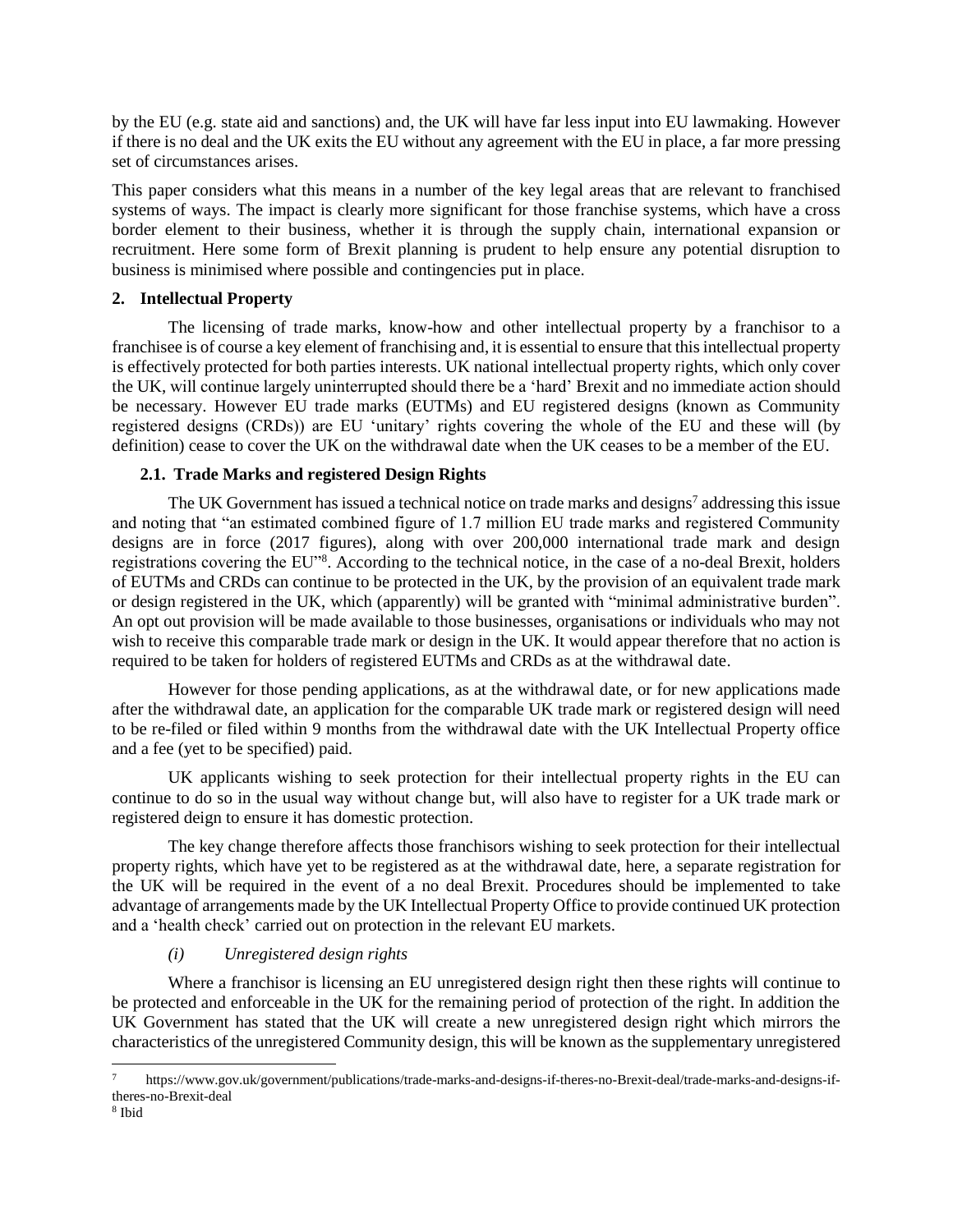design right<sup>9</sup>. Therefore existing unregistered Community designs in the UK will continue following Brexit via the supplementary unregistered design right and no further action is required. For eligible designs disclosed after the withdrawal date, the supplementary unregistered design right will also arise automatically.

### **2.2. Other licensed rights**

# *(i) Copyright and Database rights*

In so far as copyright law in the UK is derived from international copyright conventions and treaties the position should remain largely unaffected, however some copyright laws in the UK derive from directly applicable EU regulations and EU Directives and it is here the greatest risk of change is faced. Although the UK laws derived from the EU Regulations and Directives will continue to apply in the UK, by virtue of the EU Withdrawal Act 2018, subsequent changes to EU copyright law will not automatically apply in the UK, unless these are also enacted at UK level. However the most significant impact will be on the current cross-border copyright mechanisms which operate within the EU and which the UK is currently able to benefit from. In its position paper of 28<sup>th</sup> March 2018, the European Commission has confirmed that, subject to any transitional arrangement contained in a withdrawal agreement, the EU rules in the field of copyright will no longer apply to the United Kingdom from the withdrawal date<sup>10</sup>. This is because the UK will be deemed to be a third country for these purposes. This position has been confirmed by the UK Government in its Technical Notice on the impact on copyright in the event of a no deal Brexit <sup>11</sup>.

In a franchise context the key impact of this is likely to be felt in the case of database rights. Currently under the database directive<sup>12</sup> nationals, residents, and businesses of EEA member states are eligible for database rights in all EEA member states. These rights do not arise in relation to databases created or owned by non-EEA citizens, residents, or businesses. However, in the event of a no-deal Brexit, EEA states will no longer be obliged to offer these rights to UK nationals, residents and businesses. Further, those in the UK who own a database may no longer be able to enforce this right in the EEA once the UK leaves the EU<sup>13</sup>. Therefore UK franchisors that provide information and other services based on databases should consider transferring rights to group companies established in the EEA prior to the withdrawal date, in order to avoid losing database rights in the European Economic Area member states at Brexit and vice versa. In addition, other forms of protection could be relied upon including restrictive licensing agreements or copyright where applicable for their databases.

#### *(ii) Domain names*

At the withdrawal date UK companies and organisations (if not established in the EU) and individuals resident in the UK will no longer be able to register .eu domain names and if they already hold them, will not be able to renew them. In addition, the .eu domain registry has announced that it will revoke domains owned by persons with UK or Gibraltar contact details.<sup>14</sup> For those franchisors who may be affected, they could consider transferring the .eu domain to an appropriate associated company or introducing an additional top level domain (such as a .com or .co.uk) immediately to reduce disruption at the withdrawal date.

l

Technology (28 March 2018) notice to stakeholders

<sup>9</sup> Ibid.

<sup>10</sup>[https://ec.europa.eu/digital-single-market/en/news/notice-stakeholders-withdrawal-united-kingdom-and-eu-rules-field](https://ec.europa.eu/digital-single-market/en/news/notice-stakeholders-withdrawal-united-kingdom-and-eu-rules-field-copyright)[copyright](https://ec.europa.eu/digital-single-market/en/news/notice-stakeholders-withdrawal-united-kingdom-and-eu-rules-field-copyright)

<sup>11</sup> [https://www.gov.uk/government/publications/copyright-if-theres-no-Brexit-deal/copyright-if-theres-no-Brexit-deal](https://www.gov.uk/government/publications/copyright-if-theres-no-brexit-deal/copyright-if-theres-no-brexit-deal)

<sup>12</sup> Database Directive (Directive 96/9/EC of the European Parliament and of the Council of 11 March 1996 on the legal protection of databases, extended to the EEA in paragraph 9a, Annex XVII of EEA Agreement)

<sup>13</sup> [https://www.gov.uk/government/publications/copyright-if-theres-no-Brexit-deal/copyright-if-theres-no-Brexit-deal](https://www.gov.uk/government/publications/copyright-if-theres-no-brexit-deal/copyright-if-theres-no-brexit-deal)

<sup>&</sup>lt;sup>14</sup> European Commission Directorate-General For Communications Networks, Content And

Withdrawal of the united kingdom and eu rules on.eu domain names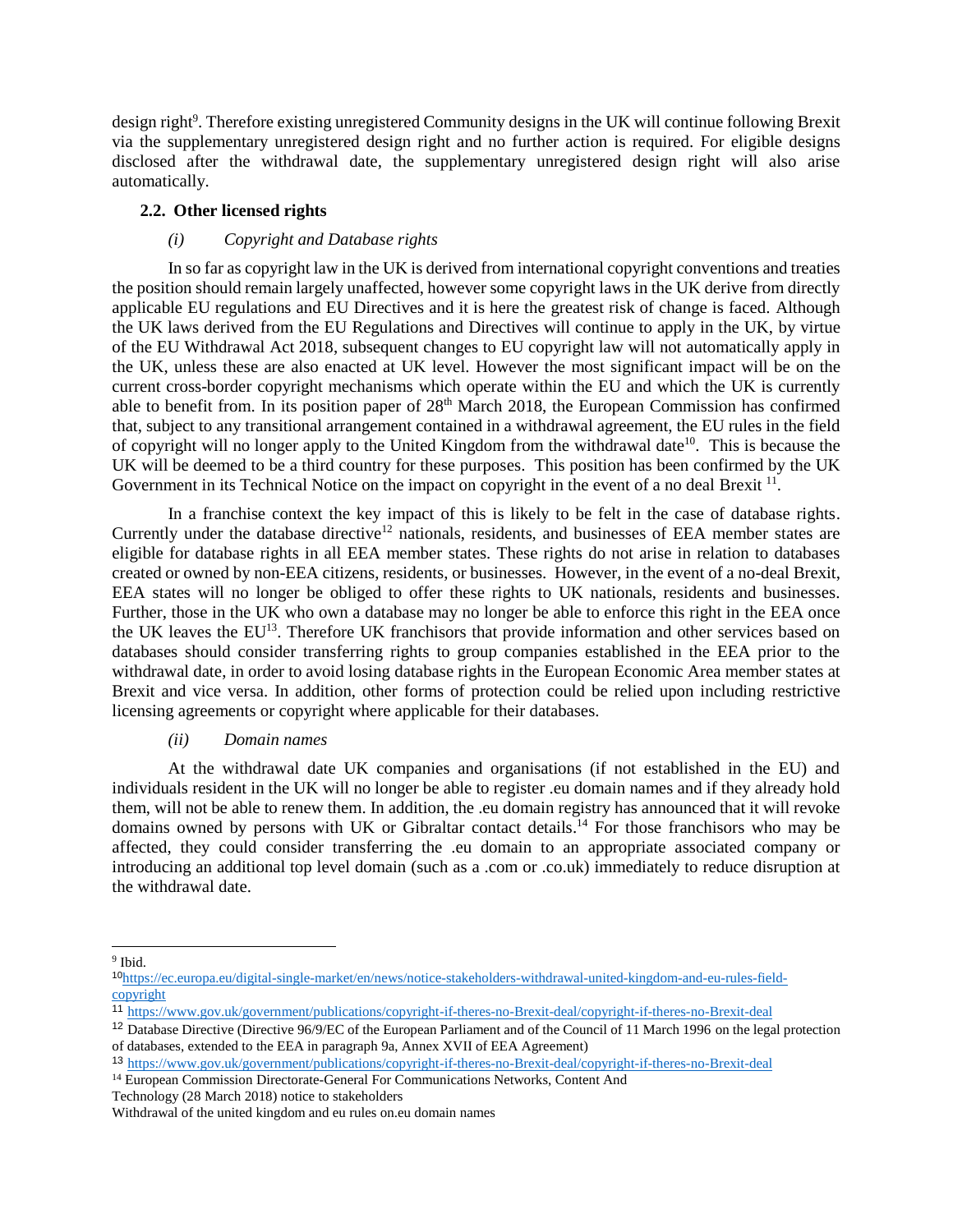Franchisors should review their existing intellectual property licenses (both in and out) to ensure that the definitions still operate as intended – for example the definition of the licensed territory may require amending and licensing arrangements which treat the EU/EEA as a single licensed territory will require amendment.

#### **3. Immigration and Employment**

The free movement of EU citizens and immigration was one of the hotly debated topics prior to the referendum and one of the first areas to be addressed in negotiations with the EU who was keen to seek assurances. The UK Government has now provided details of the "EU Settlement scheme"<sup>15</sup>. Under this scheme EU citizens and their family members will have to apply for either settled status (where an EU citizen has been residing in UK for five continuous years) or pre-settled status (where an EU citizen has been residing in UK for less than five continuous years) to remain in the UK following the withdrawal date.

Under the draft withdrawal agreement, EU citizens, resident in the UK by 31 December 2020, will need to apply to remain under the EU Settlement scheme by 30 June 2021. In a no-deal Brexit scenario, the EU Settlement scheme will apply to EU citizens and their family members who are actually resident in the UK by 29 March 2019. The deadline for making an application for settled or pre-settled status under the scheme would be 31 December 2020. With a no-deal Brexit, family members can still join the EU national. However, there is a time limit of 29 March 2022 imposed and the relationship between the EU national and their family member must have existed by 29 March 2019 (with the exception of future children born from 30 March 2019 onwards). There is no fee to apply under the scheme and those that have already paid will be granted a refund.

For franchise systems who may rely on immigrant workers (particularly those in the hospitality and fast food sectors) or the domiciliary care sector this is a particular issue. If not already actioned, employers (both franchisor and franchisee alike) should undertake a full audit of their workforce to identify those persons who may be impacted by Brexit and consider what level of support and resources they are willing to provide to employees who will need to apply for status under the EU Settlement scheme or for a Permanent Residence document under the existing rules. Most franchise agreements do require franchisees to ensure that their employees are able to work within the franchised territory but internal training may well be required to ensure that this is followed through in practice and perhaps diarising to undertake a full right to work checks on all employees well before the EU Settlement scheme deadline for applications on 30 June 2021, or , in the event of a no deal Brexit, October 2020, to ensure that all employees still have the right to work in the UK.

Businesses should ensure that offer letters and contracts of employment make it clear that the offer and ongoing employment are conditional upon the person being able to demonstrate that they have the right to work in the UK.

For businesses with UK nationals working in EU countries, local immigration advice should be taken to safeguard employees' status abroad. Although the UK has urged the EU to offer UK nationals residing in the EU, reciprocal protection to that provided by the EU Settlement scheme, this remains an open issue with no guarantees from the EU.

Even if there is a no deal Brexit, EU nationals will be able to continue to come to the UK to live and work during the period up to 31 December 2020 under a new status called European Temporary Leave to Remain (ETLR). However, EU nationals who arrive after 11pm on 29 March 2019 and who are granted ETLR for three years may not qualify under the new immigration system to stay for longer once their three years' leave expires.

# **4. GDPR and data transfers**

 $\overline{a}$ 

<sup>15</sup> <https://www.gov.uk/settled-status-eu-citizens-families>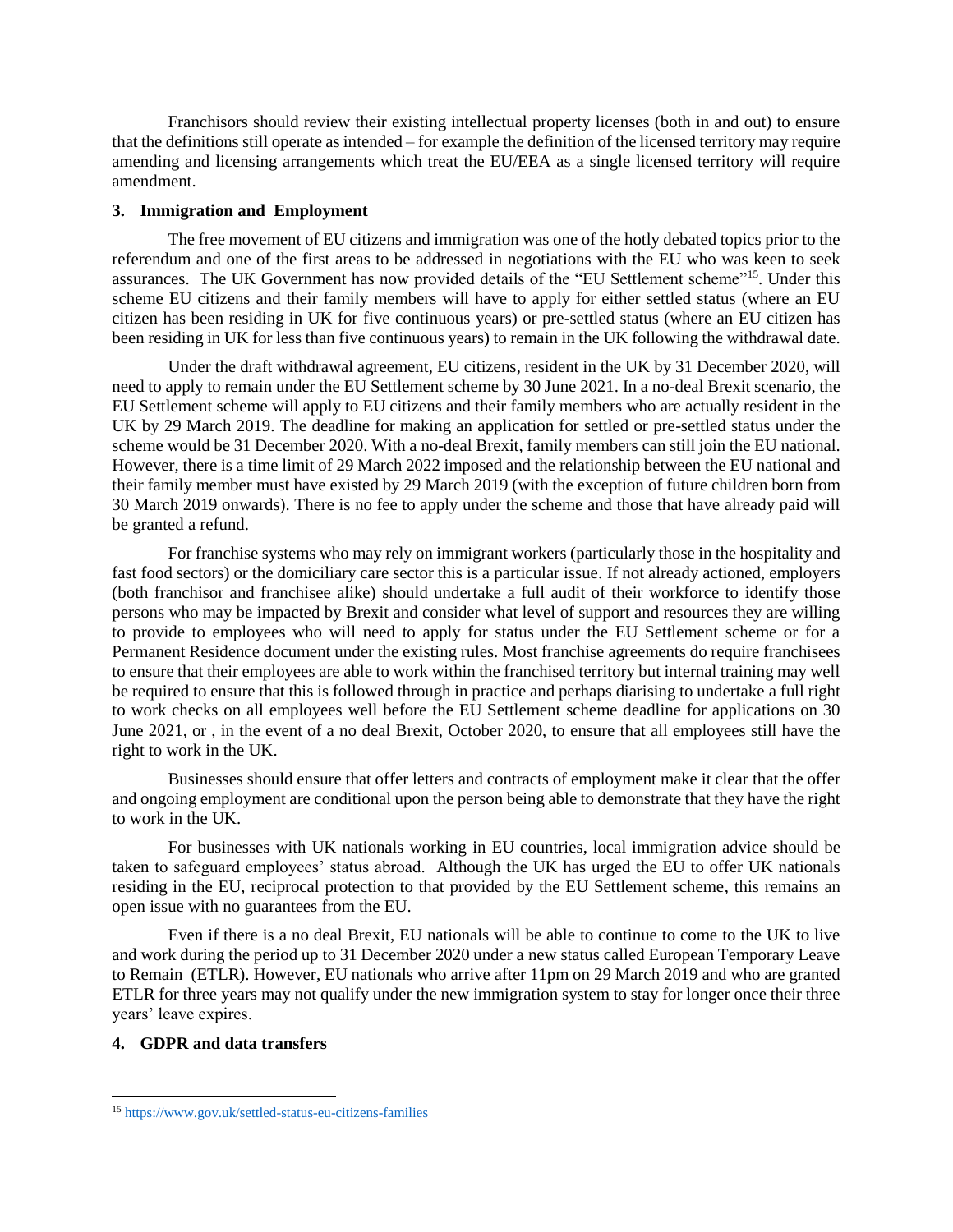The UK Government has issued updated advice on the transfers of personal data from the UK to the EU and has confirmed that there is no immediate change proposed to the UK's data protection standards particularly given the recent implementation of the General Data Protection Regulation ("GDPR")<sup>16</sup> in UK law. As a result, the UK Government considers there to be a substantial alignment with EU data protection standards.<sup>17</sup> In recognition of this alignment, UK businesses or organisations will continue to be able to send personal data from the UK to the EEA and other third countries deemed adequate by the EU at the withdrawal date.

However, the same cannot be said for the EU's stance and at present, the UK faces the prospect of being regarded as a third country when it exits the EU. This would affect the transfer of personal data from organisations within the EU to UK organisations and such transfers would have to be subject to strict data transfer rules, as set out by the GDPR to ensure the transfers are lawful. For franchise systems, which require the transfer of personal data from the UK to the EU the UK Government, is advising that appropriate contracts are put in place to ensure compliance with privacy laws following the withdrawal date.

## **5. Competition law**

UK businesses that undertake business in the EU will continue to be subject to EU competition law and vice versa. What is not known is whether changes to EU competition law will continued to be mirrored in UK competition law following the withdrawal date and, whether competition law infringement decisions of the European Commission will be followed by the UK Courts. It is likely however that there will be little substantial difference in the short term and franchisors seeking to include potentially anti-competitive provisions in their UK franchise agreements (such as; as exclusive purchase obligations and in term and post term restraints on trade) will continue to draft these (where possible) to fall within the European Vertical Block Exemption Regulation ("VBER")<sup>18</sup>. The VBER exempts certain agreements and practices from the EU's general competition rules but it is due to expire on 31 May 2022, after the withdrawal date. Therefore, in the event of a no deal Brexit it remains to be seen what position the UK will adopt and whether it will continue to align with the European Union in this regard.

Following the withdrawal date and in the event of a no deal Brexit, the UK will not be part of the EU Civil Judicial Cooperation regime, which governs certain aspects of claims for damages for infringements of EU competition law. In addition, the UK will no longer be part of the one-stop shop EU merger control regime, meaning deals meeting EU and UK thresholds may need to be notified in both jurisdictions after Brexit.

More recently, the Geo-Blocking Regulation<sup>19</sup> came into force in member states (including the UK) on 3rd December 2018 forming a key stone of the European Union's digital single market strategy. It seeks to address unjustified on line sales discrimination based on a customers' nationality, place of residence or place of establishment within the European Union. The UK Government's Technical Notice on the Geoblocking Regulation<sup>20</sup> advises that in a 'no deal' scenario, the UK version of the Geo-Blocking Regulation would be repealed. The UK would again be considered to be a third country and therefore whilst the original EU Geoblocking Regulation will continue to apply to UK businesses operating within the EU who would be prevented from discriminating EU customers, the same protections would not be afforded to

 $\overline{a}$ 

<sup>16</sup> <https://gdpr-info.eu/>

<sup>17</sup> [https://www.gov.uk/guidance/using-personal-data-after-Brexit](https://www.gov.uk/guidance/using-personal-data-after-brexit)

<sup>18</sup> <https://eur-lex.europa.eu/eli/reg/2010/330/oj>

<sup>19</sup>Regulation (EU) 2018/302 of the European Parliament and of the Council of 28 February 2018 on addressing unjustified geoblocking and other forms of discrimination based on customers' nationality, place of residence or place of establishment within the internal market and amending Regulations (EC) No 2006/2004 and (EU) 2017/2394 and Directive 2009/22/EC [https://eur](https://eur-lex.europa.eu/legal-content/EN/TXT/?uri=CELEX:32018R0302)[lex.europa.eu/legal-content/EN/TXT/?uri=CELEX:32018R0302](https://eur-lex.europa.eu/legal-content/EN/TXT/?uri=CELEX:32018R0302)

<sup>20</sup> [https://www.gov.uk/government/publications/geo-blocking-of-online-content-if-theres-no-Brexit-deal/geo-blocking-of-online](https://www.gov.uk/government/publications/geo-blocking-of-online-content-if-theres-no-brexit-deal/geo-blocking-of-online-content-if-theres-no-brexit-deal)[content-if-theres-no-Brexit-deal](https://www.gov.uk/government/publications/geo-blocking-of-online-content-if-theres-no-brexit-deal/geo-blocking-of-online-content-if-theres-no-brexit-deal)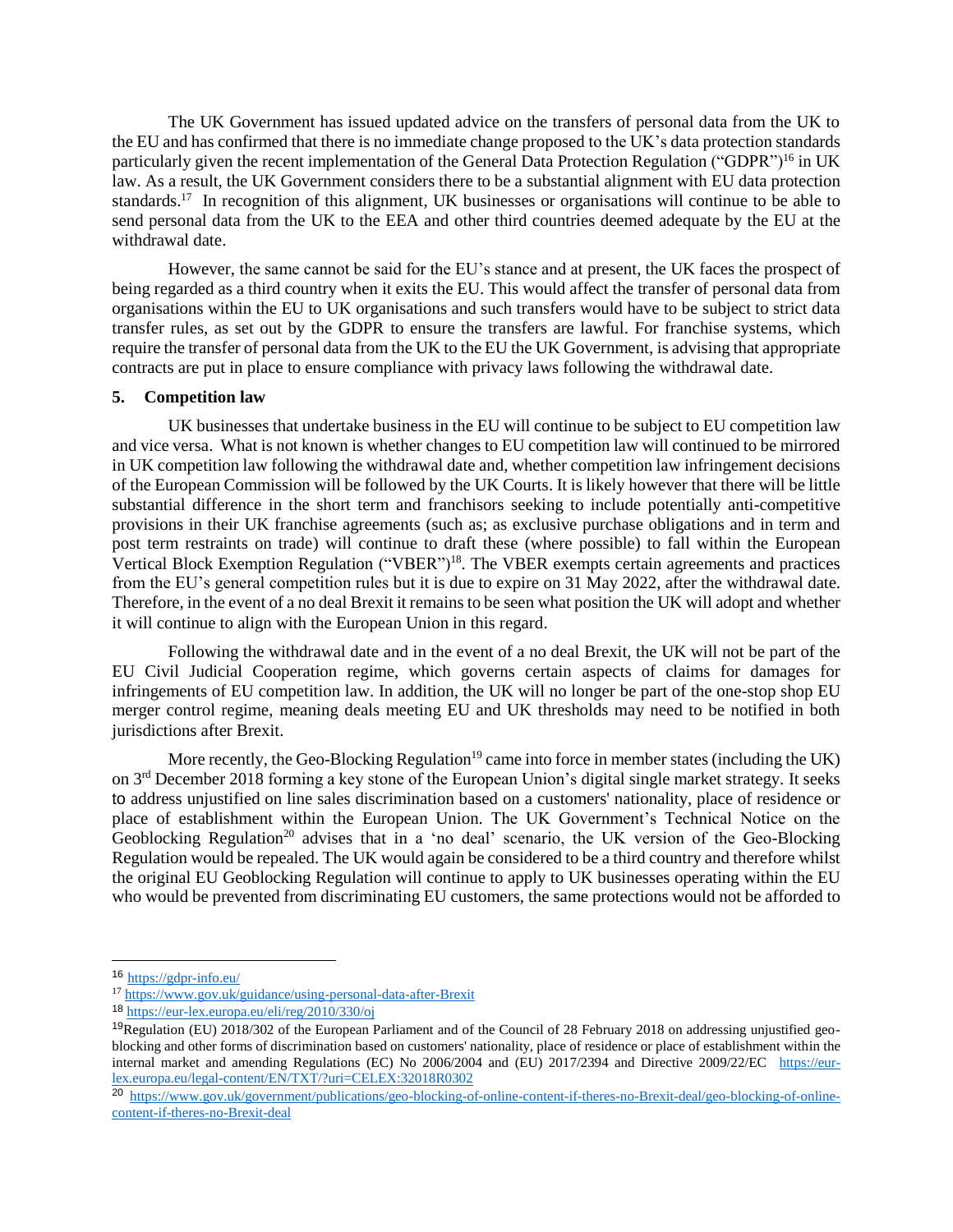UK consumers. This could leave UK franchise systems with an active e-commerce channel at a disadvantage when compared to their EU counterparts.

## **6. Exporting and Importing Goods**

The UK Government's Technical Notice on the importation, exportation and transport of goods<sup>21</sup> (last updated on  $22<sup>nd</sup>$  February 2019) simply advises that there may well be changes in customs, tariffs, VAT, safety and security, documentation, vehicle standards, and controlled products. and excise procedures as well as documentation may change increase shipping times. In the event of a no deal Brexit the UK Government is putting into place transitional simplified procedures in an effort to make importing easier. This seems to rely heavily on electronic submissions and the reality is likely to be, that the UK Government simply does not have sufficient resources to facilitate a streamlined process. This is a significant concern for franchise systems that rely on the importation of goods into the UK such as food items. With the possibility of delays at the border, imposition of tariffs and currency fluctuations the future appears at the best uncertain and many businesses are attempting to stock pile where they can ahead of the withdrawal date or to put into place alternative supply routes.

In addition, there may well be differences in the regulatory requirements following the withdrawal date, which would require packaging to be changed or new regulatory standards to be adopted. All of which is an additional expense for businesses potentially eating into the profit margins to be made by both franchisor and franchisee. Franchisors should review their current supply arrangements and consider renegotiating commercial terms to allow for an exit should the arrangement become too expensive.

## **7. Litigation**

 $\overline{a}$ 

In the event of a no-deal Brexit, the so called "Recast" Regulation<sup>22</sup> which currently governs the enforceability of judgements obtained in a member state across the EU will no longer apply between the UK and EU after the withdrawal date<sup>23</sup>. To mitigate the uncertainty this leaves, the UK Government has published draft legislation, which will only apply in the event of a no deal Brexit <sup>24</sup> and clarifies how the English courts will enforce foreign judgments following the withdrawal date. It has indicated that it will continue to enforce judgments given in other EU/EEA states if judgment was obtained or the proceedings commenced on or before the withdrawal date. It has also taken action to adopt the 2005 Hague Convention on choice-of-court agreements and therefore will recognise and enforce judgments where the parties have concluded an exclusive choice-of-court agreement.

Similarly, the EU has published its own (non legally binding) Notice to clarify the EU's position on how English judgments will be enforced in the courts of the remaining EU member states<sup>25</sup> and takes a different stance to the UK. The EU has indicated that the remaining EU member states will not apply the Recast Regulation to English judgments obtained prior to the withdrawal date or proceedings that commenced before or after this date. The national law of each EU/EEA state will determine whether a foreign UK judgment can be recognised and enforced in that jurisdiction and enforcing UK court judgments in EU states will be subject to their national procedural laws. Given the long-standing co-operation, which exists between the UK and member states it, is unlikely that a member state will seek to restrict the enforceability of an English judgement but uncertainty remains as to whether fresh proceedings or further administrative hurdles will need to be commenced or overcome.

<sup>21</sup> [https://www.gov.uk/guidance/importing-exporting-and-transporting-products-or-goods-after-Brexit](https://www.gov.uk/guidance/importing-exporting-and-transporting-products-or-goods-after-brexit)

<sup>&</sup>lt;sup>22</sup> REGULATION (EU) No 1215/2012 OF THE EUROPEAN PARLIAMENT AND OF THE COUNCIL. of 12 December 2012. on jurisdiction and the recognition and enforcement of judgments in civil and commercial matters (recast[\)https://eur](https://eur-lex.europa.eu/LexUriServ/LexUriServ.do?uri=OJ:L:2012:351:0001:0032:en:PDF)[lex.europa.eu/LexUriServ/LexUriServ.do?uri=OJ:L:2012:351:0001:0032:en:PDF](https://eur-lex.europa.eu/LexUriServ/LexUriServ.do?uri=OJ:L:2012:351:0001:0032:en:PDF)

<sup>23</sup> [https://www.lawsociety.org.uk/support-services/advice/articles/no-deal-Brexit-guidance-civil-commercial-cooperation/](https://www.lawsociety.org.uk/support-services/advice/articles/no-deal-brexit-guidance-civil-commercial-cooperation/)

<sup>24</sup> Civil Jurisdiction and Judgments (Amendment) (EU Exit) Regulations 2019 No. 479

<sup>&</sup>lt;sup>25</sup> Notice to Stakeholders, Withdrawal of the United Kingdom and EU rules in the field of Civil Justice and Private International Law